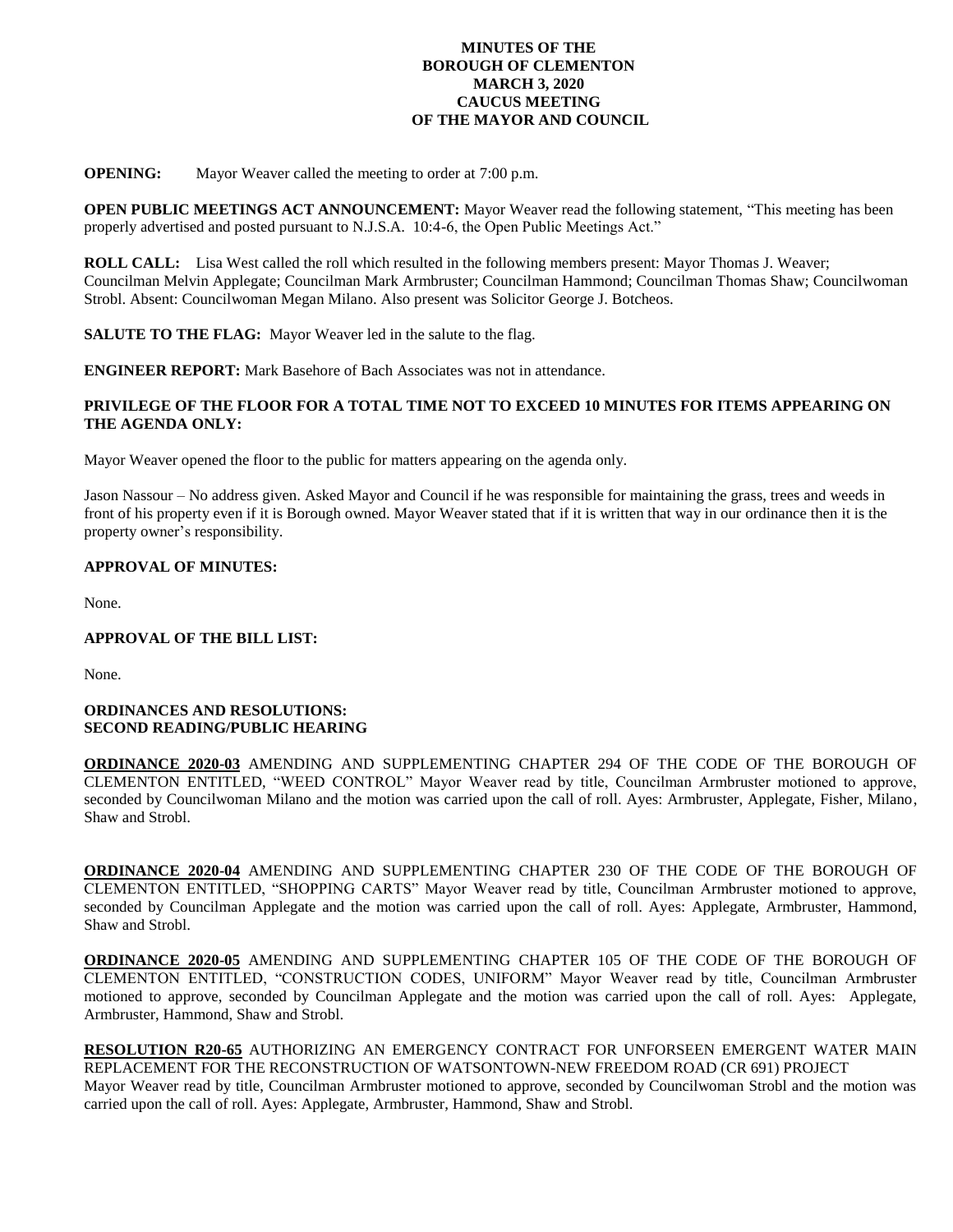**RESOLUTION R20-66** ADOPTING POLICY ADDRESSING THE PROTECTION AND SAFE TREATMENT OF MINORS Mayor Weaver read by title, Councilman Armbruster motioned to table this Resolution to the March 17, 2020 meeting to allow for further discussion, seconded by Councilman Applegate and the motion was carried upon the call of roll. Ayes: Applegate, Armbruster, Hammond, Shaw and Strobl

**RESOLUTION R20-67** ADOPTING A DOMESTIC VIOLENCE POLICY FOR PUBLIC EMPLOYEES Mayor Weaver read by title, Councilman Armbruster motioned to table this Resolution to the March 17, 2020 meeting to allow for further discussion, seconded by Councilman Applegate and the motion was carried upon the call of roll. Ayes: Applegate, Armbruster, Hammond, Shaw and Strobl

### **UNFINISHED BUSINESS:**

NONE.

# **NEW BUSINESS:**

*DISCUSSION REGARDING IT SERVICES AND COMPUTER HARDWARE UPGRADES FOR BOROUGH HALL MUNICIPAL OFFICES* – Councilman Hammond is waiting on prices for computers. New desktops, servers, etc. will be on budget agenda. Councilman Armbruster would like to have everyone be on one server and purchase software to protect computers from viruses, and employees going on the internet.

*DISCUSSION REGARDING POLICY CHANGE RECOMMENDATIONS FOR MUNICIPAL FACILITY RENTALS* – Councilman Hammond suggested that there be an increase in hourly fee, up the attendant fee and shorten length of facility time by thirty minutes. Also suggests that whoever rents the facility has to attend the event.

*DISCUSSION REGARDING AMENDMENT OF MERCANTILE LICENSE PROCEDURES* **–** Ordinance does not mandate a background check. Need to make sure our ordinance is carried out the way it is written and that we need to amend the ordinance to mandate a background check. Solicitor Botcheos read a sample ordinance which he would like to incorporate to amend the original ordinance. Solicitor Botcheos will draft an amendment to the ordinance and will submit amendment for next meeting.

*DISCUSSION AS TO THE CORONAVIRUS* – Councilman Armbruster stated that there was a conference call with the Governor earlier today about the Coronavirus. No new updates as to virus and no new cases in New Jersey. Councilman Armbruster also stated that it is mainly about hygiene and that washing hands is key.

Councilman Shaw stated that the Fire Company would like permission to use the fire truck for a hoagie sale on March 14, 2020 to raise money. There were no objections by Mayor and Council.

Councilman Applegate and Robert Freiling met with the trash company as to complaints. Trash company advised that things were going to change.

# **PRIVILEGE OF THE FLOOR:**

Mayor Weaver opened the floor to the public.

*Nancy – 34 Monmouth Avenue* – In regard to the trash company. She would like to know if she would receive a credit for her trash not being picked up. Mayor Weaver stated that we do not give or get credits. Mayor Weaver stated that she is welcome to start a petition

*Brenda Franks – Erie Avenue* – Asked if we could look into having a shared service with another town as to trash pickup. Councilman Armbruster stated that we have explored the idea with other towns. He also went further to say that Clementon has also explored the option of doing it "in house". Ms. Franks also mentioned that the digital sign is displaying old dates. Chief Grover stated that he will change the sign information. Ms. Franks also stated that the Temple on Trout Avenue had eight cars parked there along the street and believes it is dangerous. She took video. Ms. Frank's stated to Solicitor Botcheos that she would like him to write a letter about the parking. Chief Grover stated that he will go there himself to talk to them. Councilman Armbruster believes that if a letter has to be written that it should come from the Planning and Zoning Board.